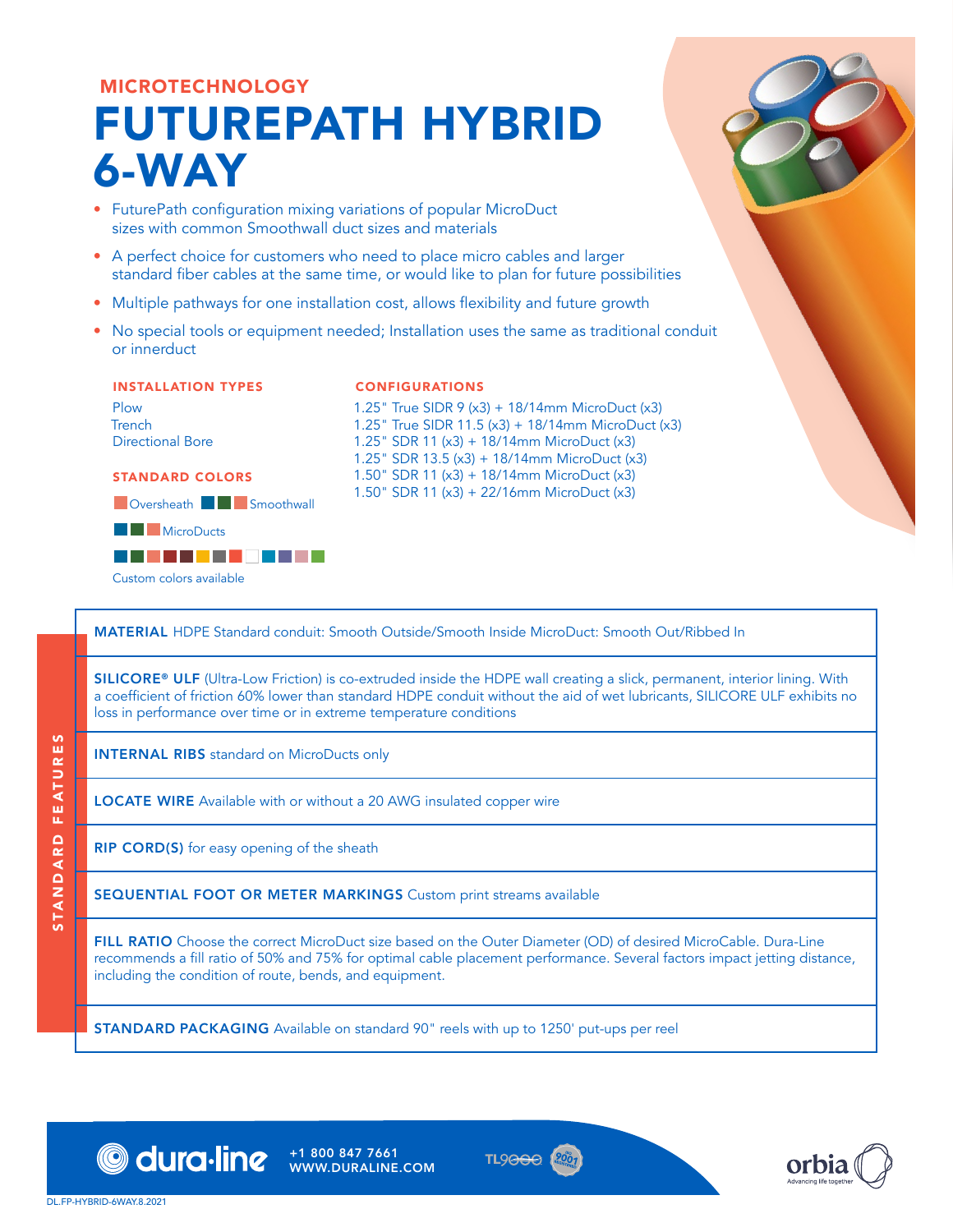## MICROTECHNOLOGY FUTUREPATH HYBRID 6-WAY





## FUTUREPATH HYBRID 6-WAY TECHNICAL SPECIFICATIONS

|  | <b>SPECS FOR DUCT TYPES</b>                     | <b>MAX OD</b><br>(IN) | <b>WIDTH</b><br>(IN) | <b>HEIGHT</b><br>(IN) | <b>OVER-</b><br><b>SHEATH</b><br>(IN) | <b>WEIGHT</b><br>(LB/FT) | <b>BEND</b><br><b>RADIUS</b><br>SUP $(IN)^*$ | <b>BEND</b><br><b>RADIUS</b><br>UNSUP (IN)* | SWPS <sup>+</sup><br>(LBS) |
|--|-------------------------------------------------|-----------------------|----------------------|-----------------------|---------------------------------------|--------------------------|----------------------------------------------|---------------------------------------------|----------------------------|
|  | 1.25" True SIDR9<br>$+18/14$ mm <sup>+</sup>    | 3.49                  | 3.24                 | 3.45                  | 0.07                                  | 1.29                     | 52                                           | 87                                          | 7021                       |
|  | 1.25" True SIDR11.5<br>$+18/14$ mm <sup>+</sup> | 3.35                  | 3.12                 | 3.34                  | 0.07                                  | 1.116                    | 50                                           | 84                                          | 5963                       |
|  | 1.25" SDR11<br>$+18/14$ mm <sup>+</sup>         | 3.72                  | 3.46                 | 3.61                  | 0.07                                  | 1.448                    | 56                                           | 93                                          | 7882                       |
|  | 1.25" SDR13.5<br>$+18/14$ mm <sup>+</sup>       | 3.72                  | 3.46                 | 3.61                  | 0.07                                  | 1.3                      | 56                                           | 93                                          | 6880                       |
|  | 1.5" SDR11<br>$+18/14$ mm <sup>‡</sup>          | 4.21                  | 3.92                 | 3.97                  | 0.07                                  | 1.682                    | 63                                           | 105                                         | 9162                       |
|  | 1.5" SDR11<br>$+22/16$ mm <sup>‡</sup>          | 4.23                  | 3.94                 | 4.14                  | 0.07                                  | 1.932                    | 63                                           | 106                                         | 10,147                     |

*\* Unsupported Bend Radius guidelines should be followed during the installation process. The Supported Bend Radius are post-installation measurements.*

*† Safe working pull strength is calculated at 80% of tensile or breaking strength*

‡ Individual duct specifications available on the next page



+1 800 847 7661 WWW.DURALINE.COM